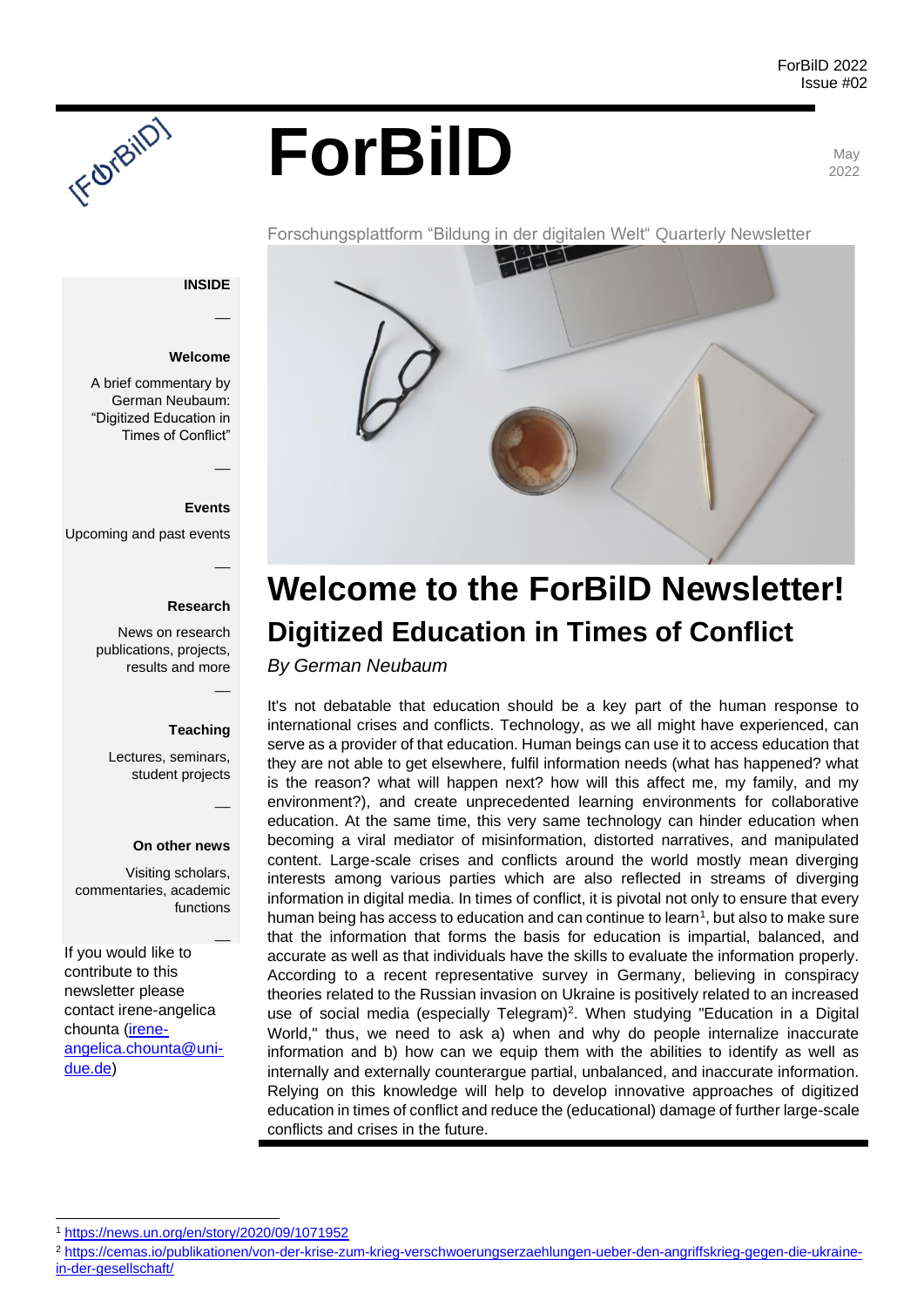### **EVENTS**

### **Upcoming:**



• **ForBilD 1st International Symposium** on "Education in the 2020's Digital World: Reimagining and redesigning digital learning and teaching in the post-pandemic world"

**When:** June 13<sup>th</sup>, 2022, Full day (10:00 am – 18:00 pm) **Where**: Mercator Haus (on site), Lotharstraße 57, 47057 Duisburg, **Germany** 

**Website**:<https://www.uni-due.de/izfb/forbild-events>

The Covid 19-pandemic and related social distancing measures across the globe have not only revealed the importance of digitized education but also the often-unfulfilled demands for better education systems, welltrained educators, user-centered technologies, and highly skilled learners. Throughout the pandemic, learners and teachers had to quickly adjust to a new situation in which formal learning processes were guided through digital systems. What are our lessons learned out of this? Did Covid-19 serve as an accelerator for digital learning? Or do we need to rethink digital learning based on the experiences made in educational settings during the pandemic? This event requires [registration](https://www.uni-due.de/izfb/symposium-reg) (deadline: May, 30<sup>th</sup> 2022).

#### **Keynote speakers:**

**Prof. Dr. Shirley Ho** (Nanyang Technological University, Singapore): Informal Learning in a Digital World: Misinformation about Science & the Responsibilities of the Scientific Community

**Dr. Ioana Jivet** (Educational Technologies, Leibniz Institute for Research and Information in Education, Germany): Supporting Student Agency with Learning Analytics

**Prof. Dr. Jennifer K. Olsen** (University of San Diego, USA): Supporting Flexibility in Post-Pandemic Higher Education

#### **VR for pupils?**

Immersive technologies such as virtual reality (VR) are currently considered to have a great potential as educational technologies and learning media over all areas of education, although many questions regarding learning effectiveness, pedagogical and didactic design, and medical as well as ethical risks of use cannot yet be answered sufficiently. An interdisciplinary working group with Jun. Prof. *David Wiesche* and colleagues from the fields of computer science, pedagogy, didactics and medicine wants to discuss these questions and invites all interested stakeholders to participate in the discussion during a workshop in summer. The aim is to expand on the concerns, risks and recommendations for use that have been compiled. Interested parties are invited to join the mailing list "Virtual Reality for School Children" at the Deutsches Forschungs Netzwerk (DFN), which will provide information on the further process.

To join the mailing list "vrschule@listserv.dfn.de", an e-mail with the subject "subscribe vrschule" (without inverted commas) must be sent to "sympa@listserv.dfn.de" from the e-mail address to be registered. A reply from the mail server will follow with a request to confirm the subscription. The further steps for registration are described in the reply.

#### **[DigiReady+]: Workshops on Digital Readiness Assessment for Higher Education Institutions (HEIs)**

The research group "Computational Methods in Modeling and Analysis of Learning Processes" (colaps, [https://www.uni-due.de/colaps\)](https://www.uni-due.de/colaps) will organize two, online workshops - on Friday May 6th and Wednesday May 25th - for stakeholders (administration, HEI government, staff, faculty, instructors, researchers) of the University of Duisburg-Essen. The goal for these workshops is to document the challenges and needs that HEIs face regarding the successful integration of digital technologies and to explore the good practices that HEIs have set in place to address these challenges.

Both workshops will be carried out online, using Zoom. If you would like to participate in these workshops, please indicate your interest using this form: <https://forms.gle/YbeVYjB7VmQY4ni78>

If you would like to request for further information, do not hesitate to contact us via email a[t irene-angelica.chounta@uni-due.de](mailto:irene-angelica.chounta@uni-due.de) DigiReady+ Website[: https://digiready.eu/](https://digiready.eu/) This work is funded by the Erasmus+ project "DigiReady+: Digital Readiness in European Higher Education Institutions: a Data-driven Framework Guided by Institutional and Instructional Analytics", Program: KA220-HED - Cooperation partnerships in higher education.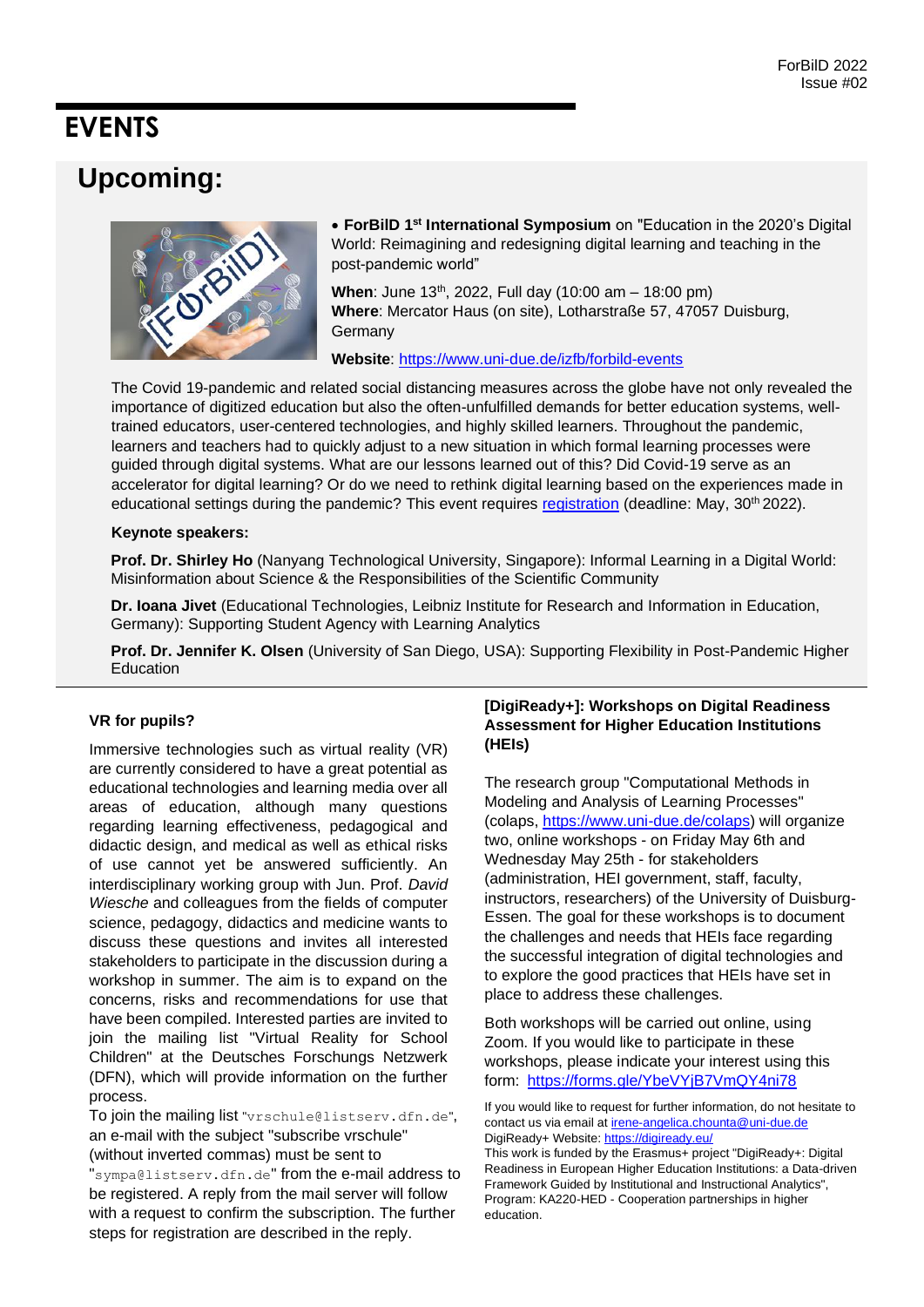### **EVENTS (upcoming)**

#### • **#meetdigilog**

As part of the Digilog@bw research alliance, in which *Eva Gredel* is involved as an associated researcher, the wikilog@bw sub-project investigates gender justice in Wikipedia. On 19 May 2022 between 6 and 6.30 p.m., Eva Gredel will be a guest at the digital event series of the ZKM Karlsruhe with the title #meetdigilog: Via Instagram Live, she and her colleagues Prof. Dr. Angelika Storrer (University of Mannheim) and Dr. Maja Linthe (University of Mannheim) will discuss gender bias and gender gap in Wikipedia with the interested public. All dates of the Digilog@bw research alliance can be found here:<https://digilog-bw.de/termine>

### **RESEARCH**

- How can technology support political participation? A recent theoretical paper by German Neubaum (ForBilD member) and Brian Weeks (University of Michigan) offers a framework on social media affordances that could be useful in the field of technology-enabled political education. Read more [\(https://www.tandfonline.com/doi/abs/10.1080/19331681.2022.2028694\)](https://www.tandfonline.com/doi/abs/10.1080/19331681.2022.2028694)
- Irene-Angelica Chounta and Alexander Nolte (University of Tartu) attended the ACM CHI Conference on Human Factors in Computing Systems (the premier international conference of Human-Computer Interaction, HCI) to present their full paper on Casual Affective Triggers. The idea behind this work was that if survey invitations were accompanied by an object to trigger participants' affect (in this case, with a picture of a cat), people would be more inclined to answer the survey! The authors coined the term Casual Affective Triggers (CATs - pun intended) to refer to such objects that can be included in survey participation invitations and trigger participants' affect. The results suggest that indeed, CATs can improve survey participation rates while we found no indication that people who don't like cats or would rather prefer dogs are negatively affected by the cat picture. A short video presentation can be found in the following link: <https://www.youtube.com/watch?v=JSTPpP4CT4c>



# **Publications (1/2)**

- Gredel, Eva (2022). Coronavirus "in a Nutshell": Analysis of Digital Discourse Fragments in the Context of Explanation Videos on the Covid 19 Pandemic on Youtube. Linguistica, 61(1), 23–36. https://doi.org/10.4312/linguistica.61.1.23-36
- o Gredel, Eva/ Bröcher, Leonie/ Storrer, Angelika (2022): Wikilog@bw: Linguistische Analysen zum Gender Bias in der Online-Enzyklopädie Wikipedia. In Heidrun Kämper & Albrecht Plewnia (Hrsg.): Sprache in Politik und Gesellschaft: Perspektiven und Zugänge. Jahrbuch des Leibniz-Instituts für Deutsche Sprache Mannheim 2021 (pp. 319-322). Berlin, Boston: De Gruyter. https://doi.org/10.1515/9783110774306-020
- o Zender, Raphael, Josef Buchner, Caterina Schäfer, David Wiesche, Kathrin Kelly, und Ludger Tüshaus. 2022. «Virtual Reality für Schüler:innen. Ein «Beipackzettel» für die Durchführung immersiver Lernszenarien im schulischen Kontext». MedienPädagogik 47 (AR/VR - Part 1): 26–52. https://doi.org /10.21240/mpaed/47/2022.04.02.X.
- o Chounta, I. A., & Nolte, A. (2022). The CAT Effect: Exploring the Impact of Casual Affective Triggers on Online Surveys' Response Rates. In CHI Conference on Human Factors in Computing Systems (pp. 1-13).
- o Wiesche, David et al (2022): Extended Embodied Education: Learning with VR and AR. In: Schütte, Ulrike et al. (eds.) (2022): Digitalisierungsbezogene Kompetenzen fördern:Herausforderungen, Ansätze und Entwicklungsfelderim Kontext von Schule und Hochschule. P. 199-206. (DOI:10.18842/hibsu-s-2).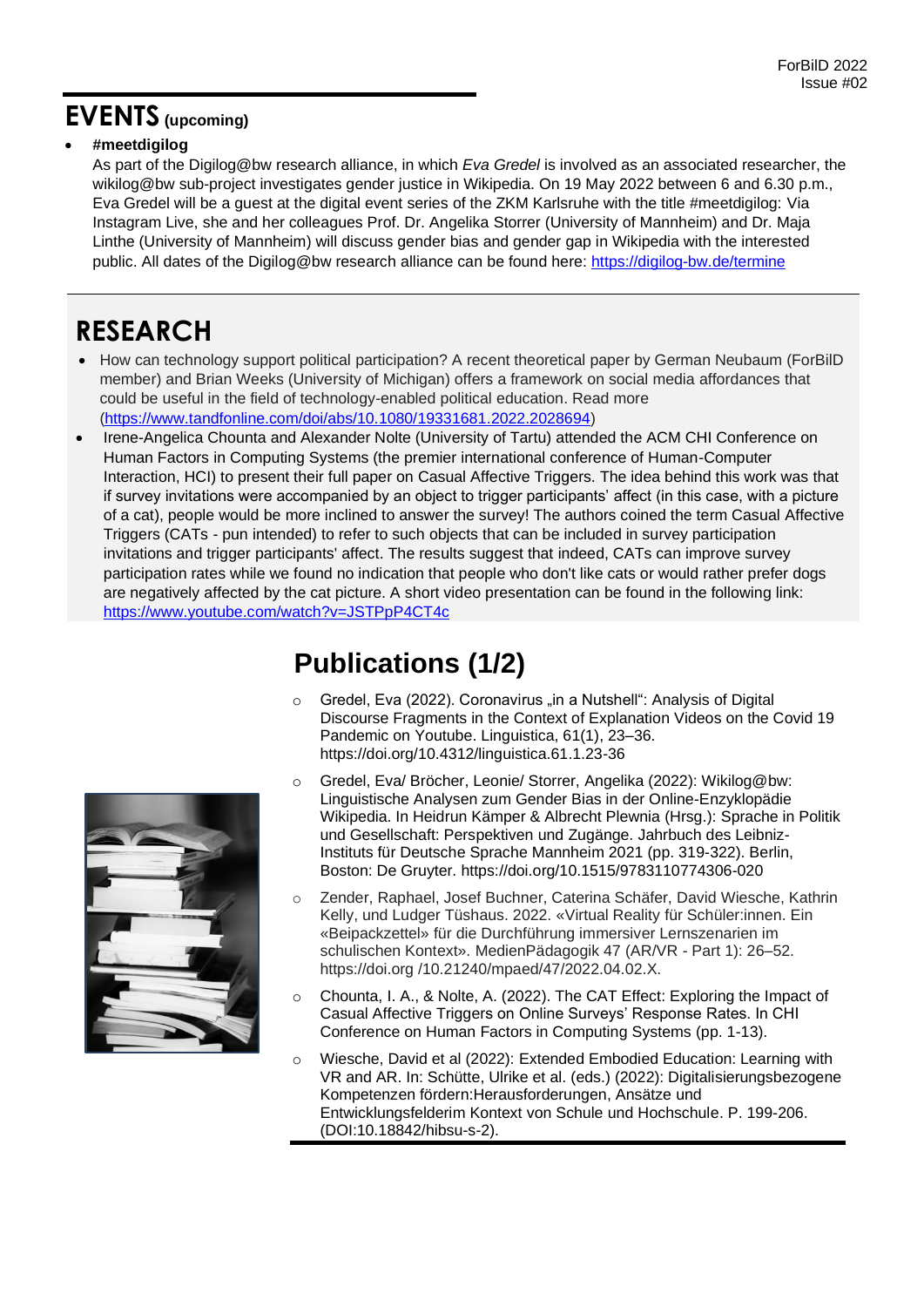# **Publications(2/2)**

- o Cargnino, M., & Neubaum, G., (2022). Is it better to strike a balance? How exposure to congruent and incongruent opinion climates on social networking sites impacts users' processing and selection of information. New Media & Society. doi:10.1177/14614448221083914
- o Röchert, D., Neubaum, G., Ross, B., & Stieglitz, S. (2022). Caught in a networked collusion? Homogeneity in conspiracy-related discussion networks on YouTube. Information Systems, 102, 101866. https://doi.org/10.1016/j.is.2021.101866

# **PROJECTS**

Research project "VR in PE" approved: The research project " Virtual Reality im Sportunterricht – Design Based Research unter Berücksichtigung der Basismodelltheorie zur Entwicklung von fachspezifischen und digitalisierungsbezogenen Kompetenzen developed by Jun. Prof. David Wiesche and Prof. Dr. Michael Pfitzner, has been approved and can start in August. As part of the project, a teacher will be delegated to the University of Duisburg-Essen with the aim of developing, implementing and evaluating experience-based teaching arrangements in physical education.

The Center for Advanced Internet Studies (CAIS NRW) has approved the application of Michael Beißwenger and Eva Gredel for a working group entitled "**Linguistic corpora as digital educational technologies**". In 2022 and 2023, the working group, which consists of a total of 12 international researchers, will systematise approaches for the use of corpora for datasupported language analyses in schools and universities. The working group also aims to develop didactic scenarios for language teaching that increase the data literacy of learners.

# **TEACHING**

• **Intelligent Learning Environments (master course) [SoSe 2022]:** Computers and 'machine-intelligence' are frequently discussed as the means for addressing today's critical educational challenges: learning

remotely, learning at one's own pace, learning according to one's needs and background, providing quality education to all and for all. In this course, we welcome all master-level students with technical or non-technical backgrounds. Through the semester, we will cover topics on the intersection of Artificial Intelligence in Education, Educational Technologies, and Human-Computer Interaction and we will carry out hands-on exercises to deepen our understanding of intelligent learning technologies. Instructor: Irene-Angelica Chounta



- **Praxisproject: How did participants like my hackathon? A benchmarking tool [SoSe 2022]:** The aim of this [Praxisproject](https://tinyurl.com/yrspwc95) is to develop a web-based application for hackathon organizers to (1) run a survey for their event, (2) provide basic statistics and (3) compare their hackathon to similar events. For this, you will utilize existing survey scales and an existing database of survey responses. The application itself will be built on common survey tools such as GoogleForms, Qualtrics or Limesurvey and will be embedded into an existing website for hackathon organizers. Instructor: Irene-Angelica Chounta
- **Designing and testing virtual environments to foster self-efficacy and compare desired and achieved experiences** In Micha Gittinger's (AG Digital teaching and learning in the school context) master course "AR, VR und XR: Grundlagen und pädagogische Anwendungsmöglichkeiten" students create their own ARand VR- setting, review the results and discuss their observations. In cooperation with the Augmented [Learning-project](https://www.uni-due.de/zim/services/augmented-reality-app.php) (Mirco Zick), this course aims at providing M. Ed. students with the means to professionalize their use of digital media.